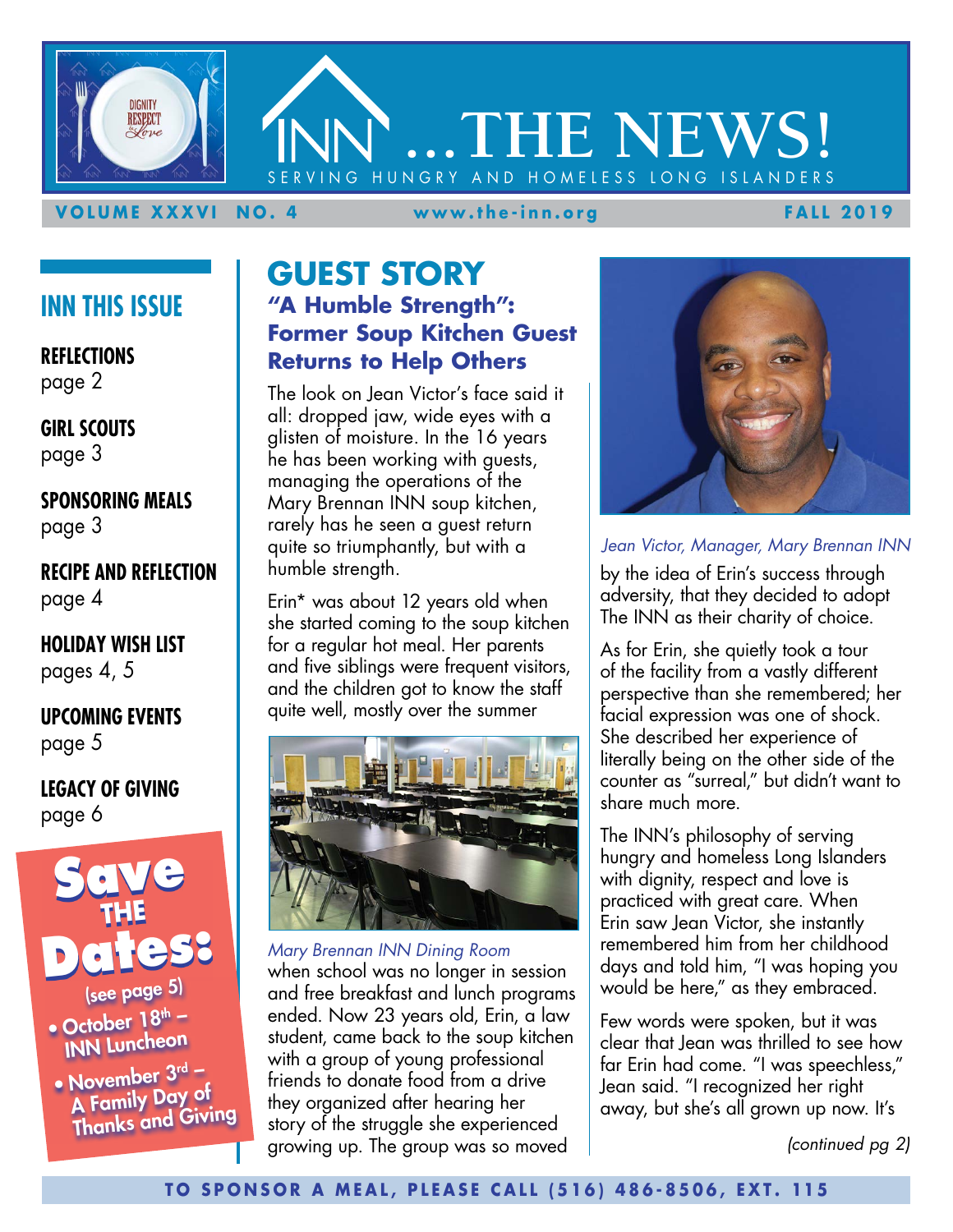

*Jean Kelly, Executive Director* 

# **REFLECTIONS**

*Tomorrow may never come.*

*When you don't have enough food to eat or know where you can safely sleep ... tomorrow may never come.*

The INN has been present to those who face hunger and

homelessness and have nowhere else to turn. Living without food, not having anywhere to sleep, or go to the bathroom, is more than anyone's worst nightmare ... it is *horrific*. For those who live a comfortable life, it's a nightmare from which you can at least wake up. Being homeless is an endless place of denial/shock, abject fear and deep despair. You don't wake up from it; you live it every minute of every day. And for some people, they do not survive. Tomorrow does not come.

I believe our society has now seen so many people living on the streets that there is a presumption that it is survivable. What everyone can't look away from or ignore is that *there* is a fellow human being, who is in danger, or hurt or suffering from not being valued as worthy of being treated with respect or able to live in a dignified setting. No one is on the street by choice. They are there by default. They are usually offered shelter to stay with other people like themselves, some of whom they fear. Or a family stays in their car rather than be separated because the parents aren't married, and the children may be taken from them and put into foster care for not being able to provide for their basic needs. This is the society in which we live.

What I am grateful for at The INN is to see everyday the possibilities that people *can* receive their basic necessities, whether it be a hot meal, a safe place to sleep, comfortable clothing,

new underwear or socks, a toothbrush or even simply toilet paper. We provide the essentials to whomever arrives and help them access the benefits they are entitled to receive so they can find a job and a place to live.

When you support the daily work we are doing at The INN, we are able to give that individual you see, the clothes and the food and the shelter they need, so they can eat, get some sleep, regroup and work out their options.

We who are fortunate to have our needs met every day, oftentime take them for granted. If we run out of something, we go out and buy more. Next time you go and buy something for yourself that is an essential or even another article of clothing, see if you would consider buying an extra one and placing it in a bag for us to give to someone who needs it. Or do without that item and instead, save the money and donate it to The INN to provide for someone less fortunate than you.

Believe it or not, the one thing I hear most often from the volunteers is how grateful they are to be able to be of help to the guests and how very appreciative the guests are for whatever we can offer them. Could you consider making sure we have the essentials? We're hoping to be here for all the tomorrows that will come, so no one has to worry that their tomorrow may not come. Thank you for being thoughtful, understanding and as generous as you can be at this time. Please know it is truly appreciated.

Love,

Jean Kelly, Executive Director

## **Guest Story** continued from pg 1

so impressive that not only is she a successful young adult, but she found the strength to return and give back to a place that helped

her and her family through some tough times. I'm so glad she came back and let me know she was doing so well."

*Erin was able to begin a new chapter in her life because of YOU, and because of your giving. Thank you!*

*\*Names have been changed to protect the privacy of INN guests*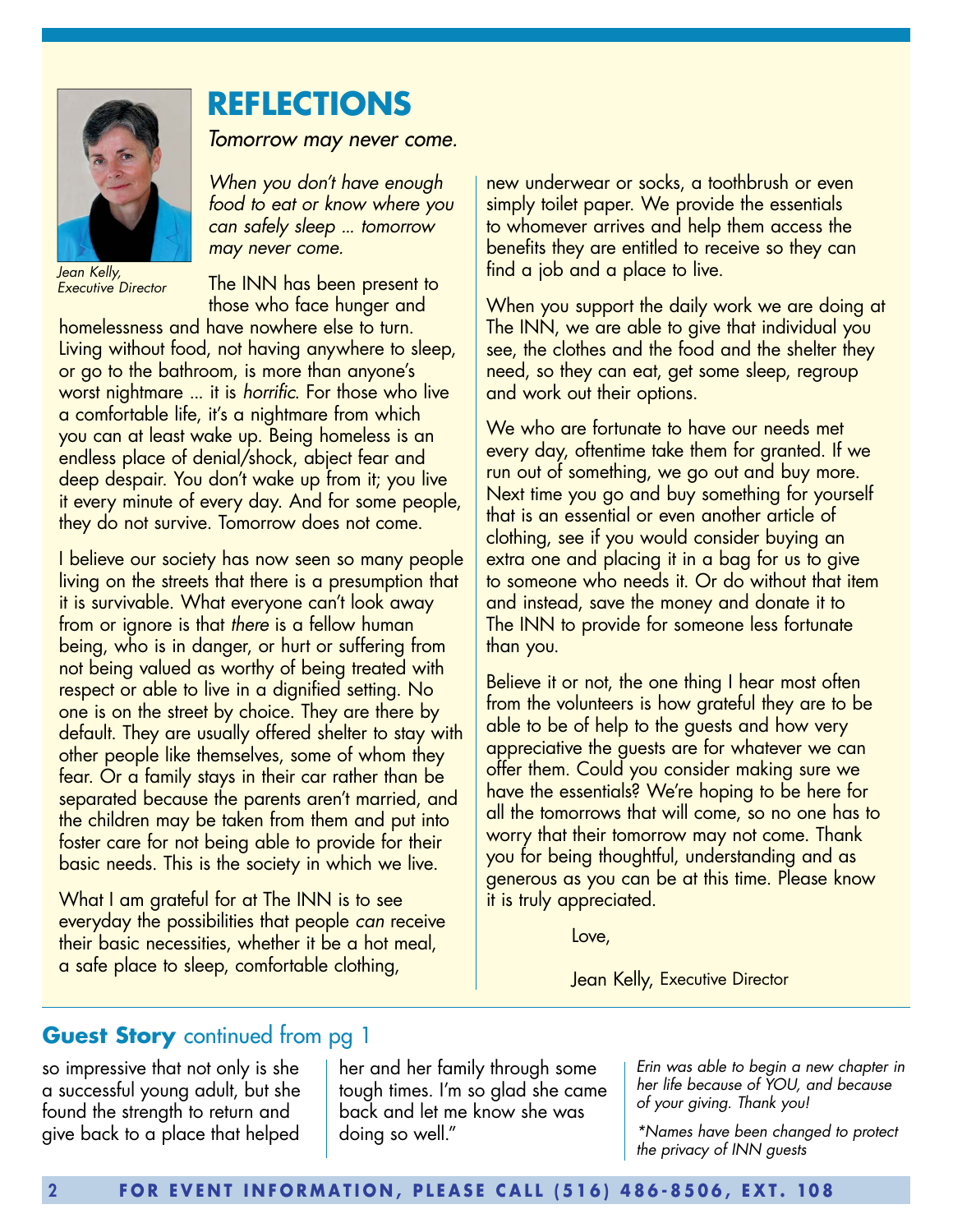As Girl Scouts of Nassau County (GSNC) wraps up its centennial year, the organization reflects on its longstanding partnership with The INN. GSNC and The INN have missions that are intertwined, with both groups committed to improving the lives of families in Nassau

**AT HOME WITH GIRL SCOUTS**

County. Back in 2001, many community partners were considered to extend access to Girl Scout programs for girls with obstacles to participate; The INN was the clear choice. By 2005, a Girl Scout staff member was designated to lead a troop at the family shelters. The leader, now with 30 years of Girl Scout service, was vetted by The INN and learned the necessary procedures.

For nearly 15 years, Girl Scouting has become a constant for the girls at the family shelter. Because the girls may vary from week to week, Girl Scouts makes sure they have a fulfilling experience, including the

opportunity to work on badges. They can bring their badge work wherever they call home and are given a Girl Scout sash, take trips for ice cream and this year, went to see the play "Newsies." Some girls have gone camping and have attended other Girl Scout council programs. Girl Scouts also offer support to place girls in troops once they are situated in a permanent home.

The program serves girls ages five to 18 years old. Funding for the program comes from Girl Scouts of Nassau County and some of its community partners, such as the Nassau County Bar Association WE CARE Fund. Every holiday season, Girl Scout staff also donate gifts to the girls and boys at the family shelter.

Girl Scouts of Nassau County looks forward to providing more programming to the family shelter program and those who receive services from The INN, including additional family engagement opportunities and options for other Girl Scouts to complete service and leadership hours with The INN.

*To see how Girl Scouts can get INNvolved with The INN, please visit our website, www.inn.org/girlscouts.*

# **MACY'S AND BLOOMINGDALE'S Sponsor Meals for 300 Guests**

This past June, Macy's and Bloomingdale's employees gave back to the community by volunteering at the Mary Brennan INN soup kitchen. These volunteers served food, sponsored the daily meal and even stocked donations. The Corporation went a step further by donating \$30,000 from its Bag Hunger campaign donations and corporate giving, which will cover meals for the daily guests and support The INN's programs.

Macy's volunteer Karen Lipman-White said, "Volunteering at The INN's soup kitchen was such a great experience. It's nice to feel like what you're doing is truly impacting someone's day-to-day life in a positive way. It was an honor to be there on behalf of my fellow Macy's and Bloomingdale's colleagues." Through the generosity of Macy's and Bloomingdale's colleagues and customers,



the campaign has raised millions of dollars to help end hunger.

Lipman-White added, "The INN is committed to transforming lives affected by hunger, homelessness and poverty through awareness, actions, and generosity, which is something that Macy's does through our annual Bag Hunger campaign. As a company, it's important to us to serve and impact our local communities whenever and however we can."

*(continued pg 5)*

The annual Bag Hunger campaign started in 1998.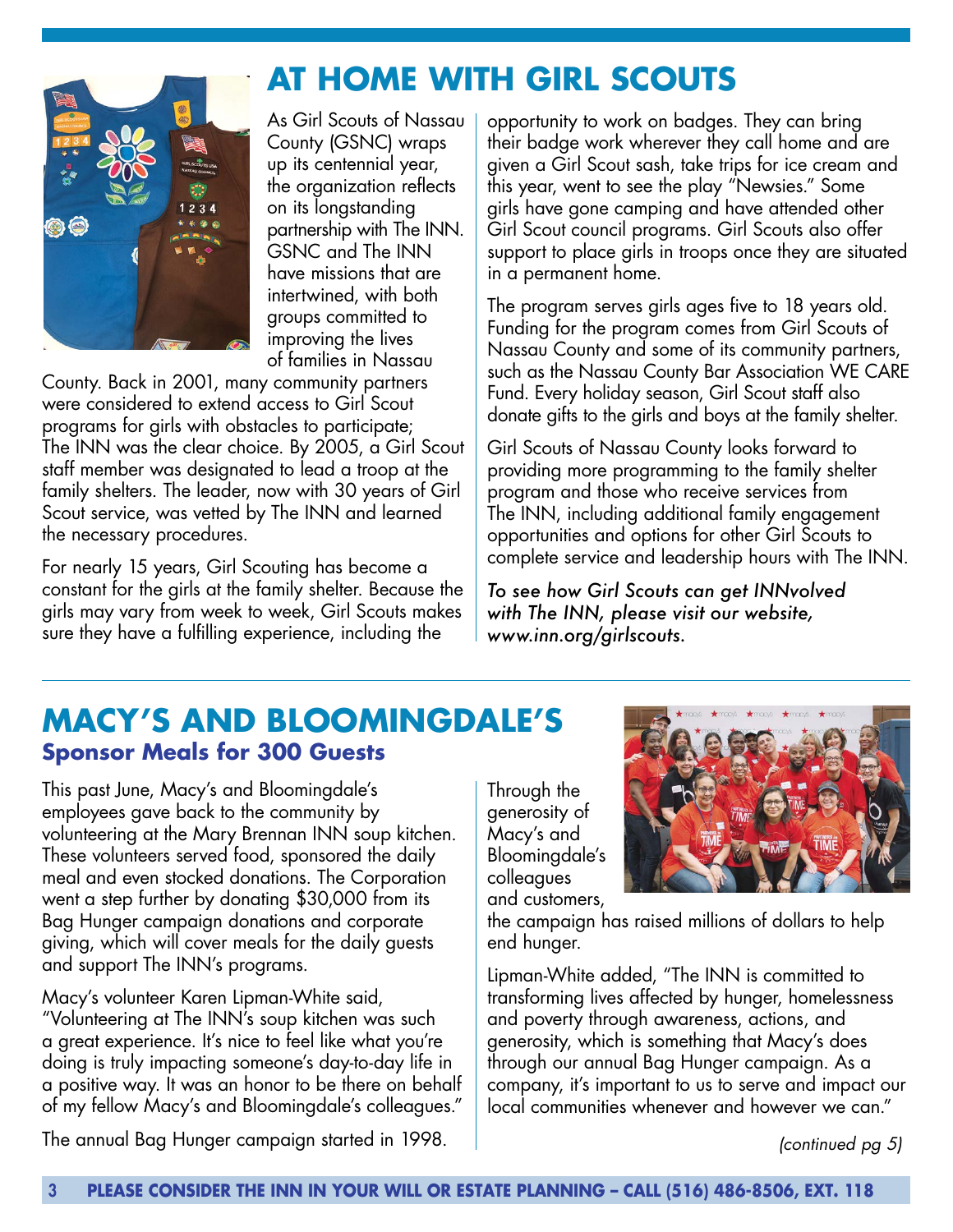# **RECIPE AND REFLECTION – The Ingredients That Make a Frittata Include** *Love of Volunteering*

When Stephen Killian retired four years ago, he began searching for a place to volunteer and found a new home at The INN. "I'm busier now when retired," he says with a laugh, volunteering weekly at The INN's soup kitchen where food is served to approximately 300 guests daily.

Each Monday, Killian and the other volunteers prepare a vegetable frittata, bringing 21 to 25 dozen eggs to ensure there is enough to prepare eight full trays, making approximately 300 slices. The frittata is a nutritious, hearty and delicious meal loaded with potatoes, vegetables and cheese. The INN's guests look forward to it, especially after the long weekend. Along with the frittata, volunteers prepare a vegetable and a salad, and every third week they cook 40 pounds of rice. That involves a lot of chopping and dicing vegetables. If something is missing, there usually is someone who has some spare olive oil or aluminum foil in his or her car.

It's the generosity of Mary Brennan INN volunteers, along with that of individuals and companies, that ensure guests have enough nutritious food to eat. Ultimately, it is the goodness of the volunteers to give both their time and their hearts, along with a smile, while serving those in need.

"It's fulfilling … we're a family," Killian reflects. "I go back for the people I'm working with and to know we're doing something good."

# **Frittata Recipe**

*\*Feeds 250-300 people. Can substitute alternate vegetables, if needed, and can adjust ingredients for smaller parties.*

#### Ingredients:

- 4 pounds chopped broccoli
- 10 pounds chopped onions
- 10 pounds chopped potatoes
- 5 pounds chopped peppers
- 3 pounds cherry tomatoes, cut in half
- 5 pounds mixed shredded cheese
- 21-25 dozen eggs

#### Instructions:

- Preheat oven to 360 degrees Fahrenheit
- Prepare eight big aluminum pans; use nonstick cooking spray on each one
- Scramble the eggs
- Sauté all vegetables in a separate pan and combine with the eggs
- Pour the egg/vegetable mixture into each tray and sprinkle with shredded cheese on top
- Bake in the oven for 45 minutes to one hour

# Thanksgiving Wish List

- Stuffing
- Canned Yams
- Cranberry Sauce
- Canned Fruit
- Canned Soup
- Canned Vegetables (Corn, Peas, String Beans)
- Canned Gravy
- Boxed Macaroni & Cheese
- Boxed/Packaged Mashed **Potatoes**
- Frozen Turkeys
- Frozen Hams

#### **No glass items please**

For additional information, kindly contact:  $(516)$  486-8506, ext. 114, or info@the-inn.org

All donations can be dropped off at **Mary Brennan INN 100 Madison Avenue Hempstead, NY 11550**

**Mon-Fri 9-11am or 2-4pm** *(No appointment necessary.)*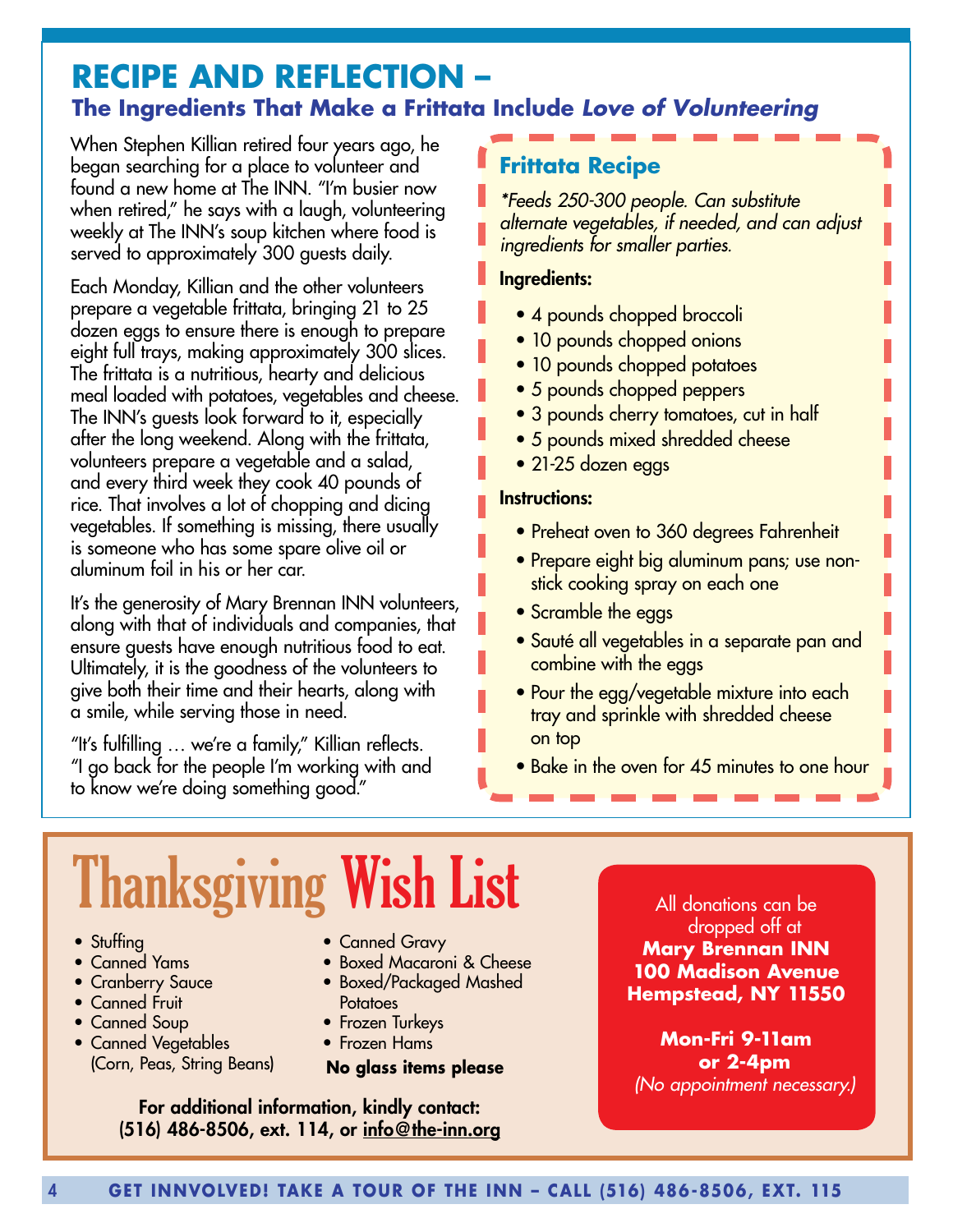# **2019 INN EVENTS**

#### **INN Luncheon**

*Friday, October 18 Networking starts at 10:30am, Program and Lunch at 12pm.*  At the Garden City Hotel, Garden City. We are proud to honor KPMG LLP – Long Island.

#### **Rocktoberfest**

*Thursday, October 24 from 6-10pm.* At "317 Main Street" in Farmingdale.

#### **A Family Day of Thanks and Giving**

*Sunday, November 3 Service Opportunity at 12pm, Program and Lunch at 1:30pm.* At the Mary Brennan INN soup kitchen.

#### **Diwali: Festival of Lights**

*Sunday, November 10 12:30pm.* At the Mary Brennan INN soup kitchen.

#### **Champions for Charity**

#### *Thursday, December 5 – Saturday, December 7*

Participating Americana Manhasset and Wheatley Plaza stores donate 25% of pre-tax purchases to the organization(s) of the customer's choice when Champions number is presented.

*To sign up for The INN, please contact Nora White (see below.)*

#### **Gifts for Guests**

*Thursday, December 12*

Join The INN at our open house event to celebrate the holidays at the Mary Brennan INN soup kitchen from 6-8pm. Please bring an unwrapped toy.

*For more information on these events, visit www.the-inn.org/events or contact Nora White (516) 486-8506 ext. 108 or nwhite@the-inn.org*

## **Macy's** continued from pg 3

For other corporations considering volunteering at The INN, Lipman-White states, "The INN is a resource to so many who need it. It's become part of their lives. It is a great place to volunteer or donate, as it's an essential part of helping people in need."

*For more information on ways your corporation can get INNvolved, contact Cynthia Sucich at (516) 486-8506, ext. 115, or csucich@the-inn.org.* 

#### **ARE YOU INN THE KNOW?**

• Executive Director Jean Kelly was among the original 30 volunteers that opened The INN in 1983 - the first soup kitchen in Nassau County

- Mary Brennan was the mother of one of The INN's donors
- Approximately 1/3 of guests served at the Mary Brennan INN soup kitchen are children
- The Center for Transformative Change has assisted 3,721 quests since opening in 2016

## 'TIS THE SEASON OF GIVINNG! HOW CAN YOU HELP THE INN

**In addition to collecting toys this Holiday Season, The INN needs your help in providing guests with the following items (NEW items only)**

#### **CHILDREN**

Pajamas (all sizes) Underwear (all sizes) Hats, scarves, gloves, coats **Slippers** Pampers (all sizes) Socks Pull-Ups Boots

#### Adults

Pajamas (all sizes) Underwear (all sizes) Hats, scarves, gloves, coats **Slippers** Perfume/cologne Socks Long johns Boots

#### PERSONAL CARE & HOME ITEMS

Razors Linens (all sizes) Deodorant

Blankets (all sizes) Soap/shower gels **Towels** 

Donations may be dropped off at Mary Brennan INN 100 Madison Avenue | Hempstead, NY 11550 Mon-Fri 9-11am or 2-4pm Questions? Contact (516) 486-8506 or info@the-inn.org